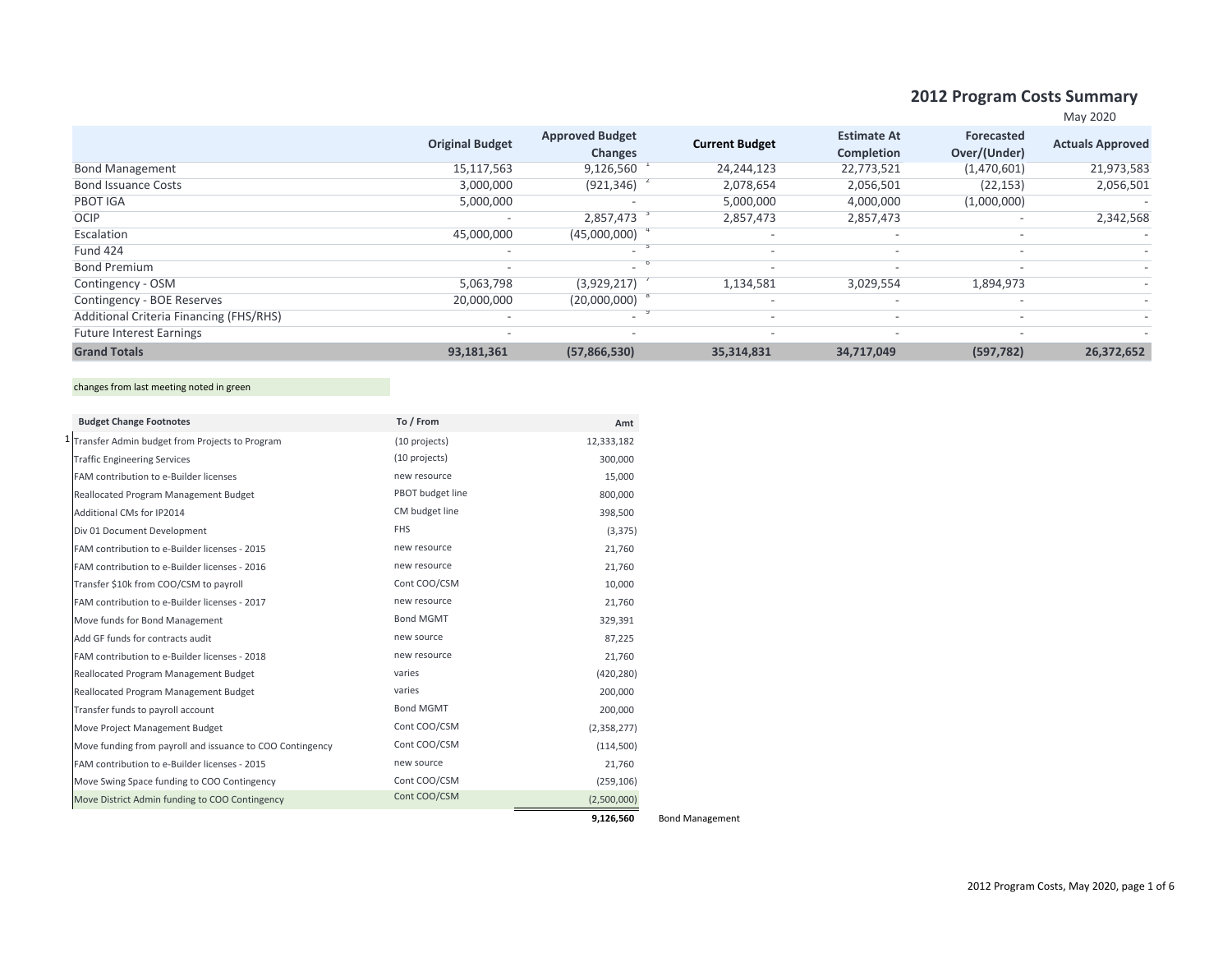|                                                                | Cont COO              | (400,000)  |  |
|----------------------------------------------------------------|-----------------------|------------|--|
| Move funding from payroll and issuance to COO Contingency      |                       |            |  |
| Add funds to cover costs of final issuance                     | Cont COO              | (115,000)  |  |
| Bond Issuance Funds                                            | <b>Bond Premium</b>   | 1.015.474  |  |
| Reallocated Program Management Budget                          | <b>Bond Oversight</b> | (800,000)  |  |
| <sup>2</sup> Transfer funds for Schematic Design (FHS/GHS/RHS) | Cont COO/CSM          | (621, 820) |  |

| 3 Move funds from COO Cont to cover OCIP                     | Cont Coo/CSM | 2.435.000 |  |
|--------------------------------------------------------------|--------------|-----------|--|
| <b>FAM</b> contribution to OCIP                              | new resource | 21.998    |  |
| <b>FAM</b> contribution to OCIP (correction)                 | new resource | 475       |  |
| Move funds to cover estimated cost to cover remainder of GHS |              | 400.000   |  |

**2,857,473** OCIP

|                                                     |                   | (45,000,000)   | Escalation |
|-----------------------------------------------------|-------------------|----------------|------------|
| Schematic Design Budget                             | FHS/GHS/RHS       | (19, 414, 103) |            |
| Escalation (applied to current budget)              | Grant             | (10, 143, 276) |            |
| Escalation (applied to current budget)              | <b>IP2015-SCI</b> | (151, 129)     |            |
| Escalation (applied to current budget)              | IP2015            | (733,908)      |            |
| Escalation (applied to current budget)              | Faubion           | (2,418,588)    |            |
| Escalation (applied to current budget)              | IP2014            | (58,029)       |            |
| Escalation (applied to current budget)              | Roosevelt         | (4,625,345)    |            |
| Escalation (applied to BOE transfer)                | <b>FHS</b>        | (362, 367)     |            |
| Escalation (applied to BOE transfer)                | <b>RHS</b>        | (740, 882)     |            |
| Escalation (applied to current budget)              | IP2014            | (493, 462)     |            |
| <sup>4</sup> Escalation (applied to current budget) | Franklin          | (5,858,911)    |            |

| 5 Add Taxable Funds to Program        | General Fund (424) | 4,000,000     |          |
|---------------------------------------|--------------------|---------------|----------|
| Allocate Budget to Faubion            | Faubion            | (450,000)     |          |
| Earned interest                       | new source         | 82,554        |          |
| Correcting earned interest allocation | Cont COO           | (82, 554)     |          |
| Allocate Budget to Faubion            | Faubion            | (3, 141, 344) |          |
| Remove Budget from Program            | out of program     | (408, 656)    |          |
|                                       |                    |               | Fund 424 |

| 6 Bond Premium                            | new resource  | 13,870,119   |
|-------------------------------------------|---------------|--------------|
| Transfer Bond Premium                     | Cont COO      | (13,870,119) |
| Bond Premium #2 received                  | new resource  | 33,211,833   |
| Transfer funds for project allocation     | Cont COO      | (30,000,000) |
| Transfer funds to cover issuance expenses | Bond Issuance | (1,015,474)  |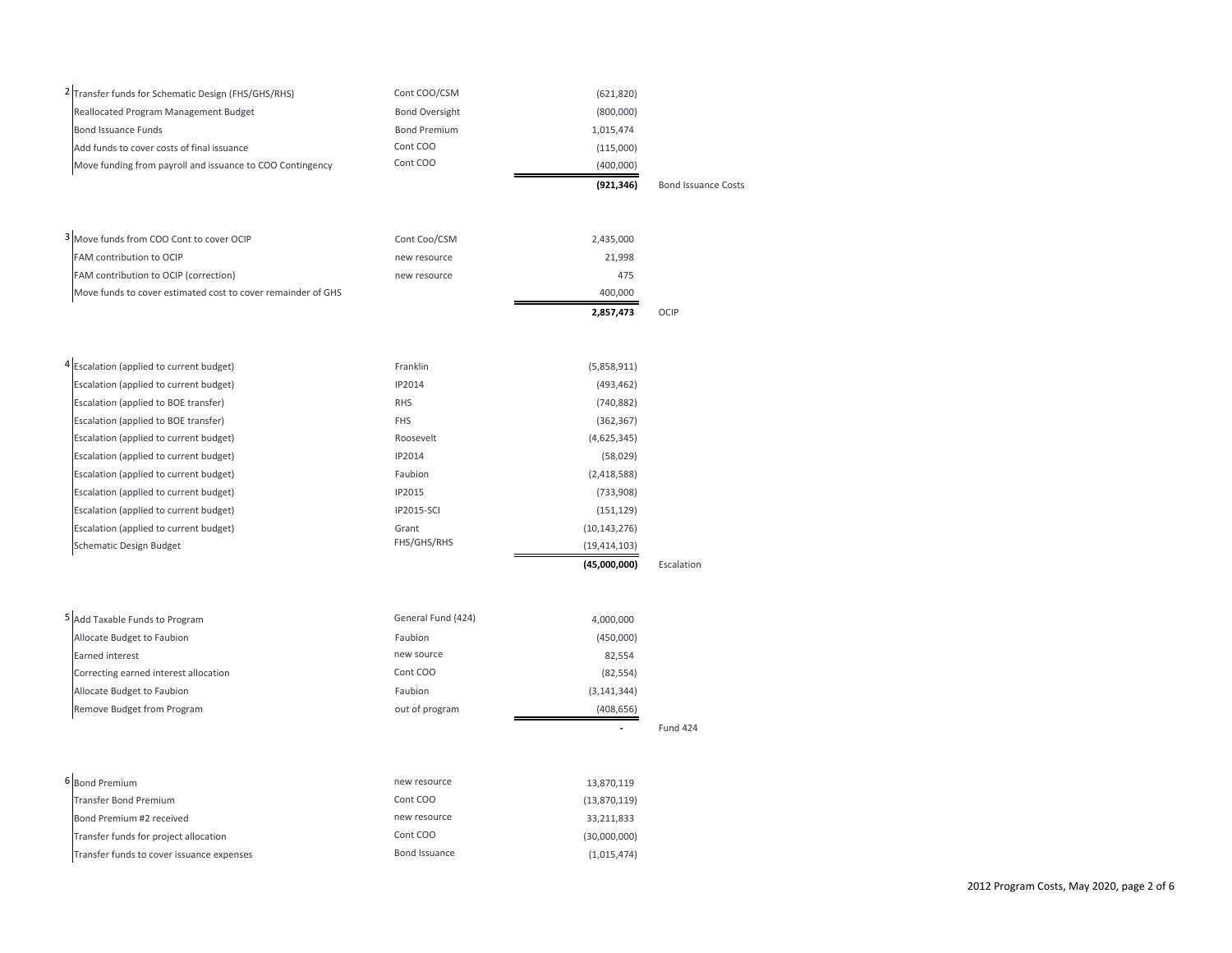| Allocate "first" portion of Maker Space Budget | <b>RHS</b>   | (2, 196, 359)       |
|------------------------------------------------|--------------|---------------------|
| <b>Bond Premium</b>                            | new resource | 9.854.606           |
| Allocate "last" portion of Maker Space Budget  | RHS          | (2,803,641)         |
| Allocate budget to GHS for GMP                 | <b>GHS</b>   | (7,050,965)         |
|                                                |              | <b>Bond Premium</b> |

| Budget adjustment (Contingency - COO)       | IP2013                | (2,223,190)    |
|---------------------------------------------|-----------------------|----------------|
| Solar roof study                            | IP2013                | (32, 350)      |
| Ockley Green SL                             | IP2013                | (115, 278)     |
| Adding Fund 405 funds to COO Contingency    | <b>Fund 405</b>       | 546,441        |
| Move funds from Contingecy COO to IP2013    | IP2013                | (546, 441)     |
| Moving funds from IP2013 to COO Contingency | IP2013                | 546,441        |
| Reallocation of IP scope of work            | IP2014                | (14, 938, 982) |
| Reallocation of IP scope of work            | IP2014                | 13,558,581     |
| Solar roof study                            | IP2014                | (67, 135)      |
| Reallocation of IP scope of work            | IP2015                | (13,887,403)   |
| Reallocation of IP scope of work            | IP2015                | 13,521,066     |
| Ockley Green SL                             | IP2016                | 115,278        |
| Reallocation of IP scope of work            | IP2016                | (7,483,385)    |
| Reallocation of IP scope of work            | IP2016                | 15,159,159     |
| Reallocation of IP scope of work            | IP2017                | (13, 782, 466) |
| Reallocation of IP scope of work            | IP2017                | 6,796,708      |
| Reallocation of IP scope of work            | IP2018                | (8,005,396)    |
| Reallocation of IP scope of work            | IP2018                | 9,062,120      |
| Swing Site Funding Change.                  | Swing & Trans         | (1,500,000)    |
| Swing Site Funding Change.                  | Marshall              | 1,500,000      |
| FHS Turf/Track Enhancements                 | Marshall              | (1,300,000)    |
| Move funds for Fund 405 reconciliation      | IP2013                | (62, 560)      |
| Reallocation of IP scope of work            | IP2016                | 7,181,967      |
| Reallocation of IP scope of work            | IP2017                | 13,227,332     |
| Reallocation of IP scope of work            | IP2015                | 12,917,006     |
| Reallocation of IP scope of work            | <b>IP2018</b>         | 7,682,952      |
| Reallocation of IP scope of work            | IP2016                | (12, 319, 254) |
| Reallocation of IP scope of work            | IP2017                | (10, 192, 356) |
| Reallocation of IP scope of work            | IP2015                | (11,803,551)   |
| Reallocation of IP scope of work            | IP2019                | (1,949,393)    |
| Reallocation of IP scope of work            | IP2018                | (2,314,069)    |
| Reallocation of IP scope of work            | <b>IP2015-SCI</b>     | (2,048,500)    |
| Reallocation of IP scope of work            | <b>IP2015-ADA</b>     | (382, 134)     |
| Consolidate IP2015-SCI and IP2015-ADA       | IP2015-ADA            | 382,134        |
| Consolidate IP2015-SCI and IP2015-ADA       | <b>IP2015-SCI</b>     | (382, 134)     |
| OCIP                                        | <b>Bond Oversight</b> | (2,435,000)    |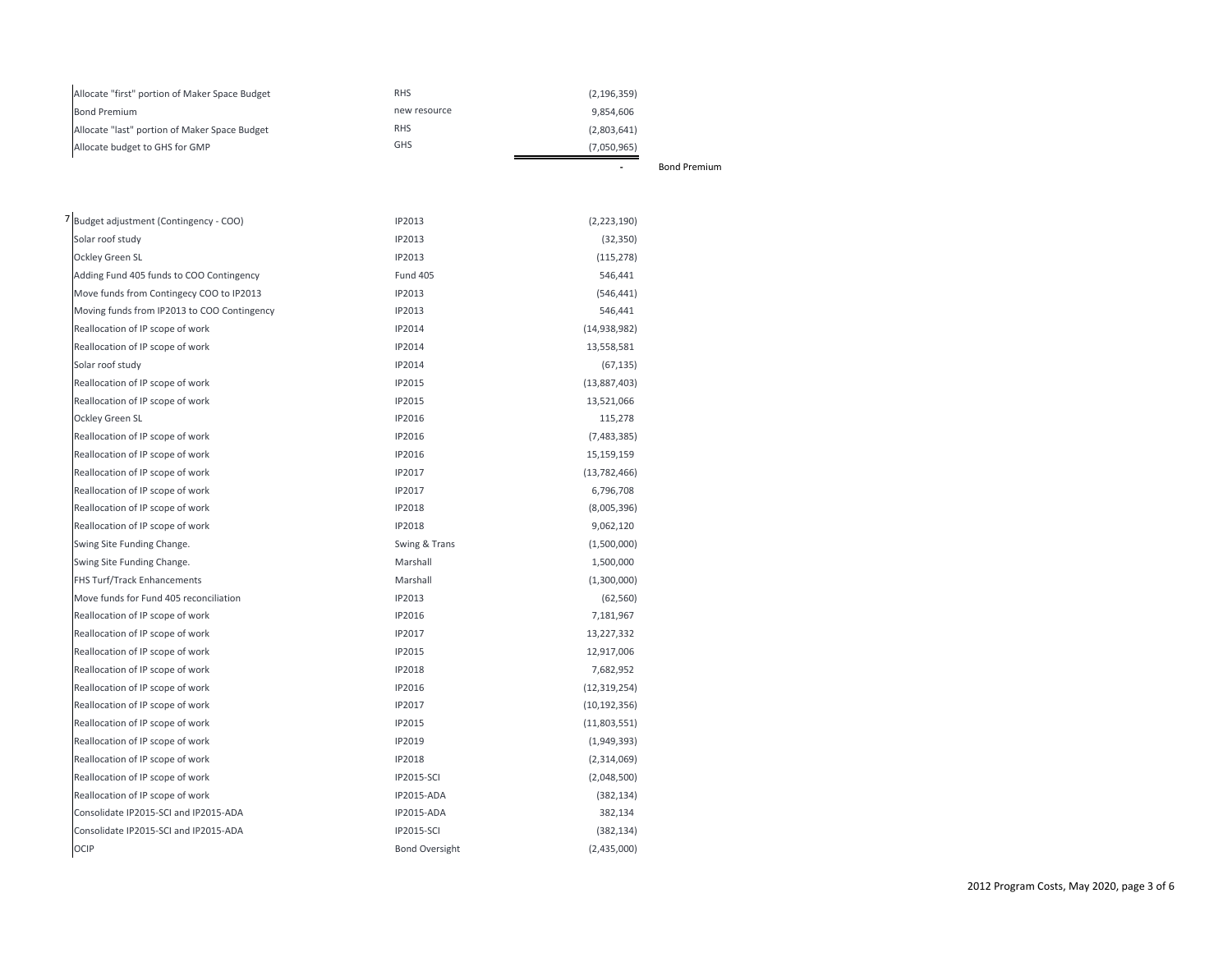| <b>Budget savings</b>                                    | IP2013              | 1,000,000      |
|----------------------------------------------------------|---------------------|----------------|
| Adjust Scope                                             | IP2018              | 1,785,187      |
| Adjust Scope                                             | IP2019              | 1,285,755      |
| Apply budget to construction bids                        | IP2014              | (3,000,000)    |
| Schematic Design Budget                                  | FHS/GHS/RHS         | (490,005)      |
| FY2013/14 Interest Earned                                | new source          | 10,772         |
| Holladay Annex ADA                                       | <b>IP2015-SCI</b>   | 39,610         |
| <b>Budget savings</b>                                    | IP2013              | 93,537         |
| <b>Budget savings</b>                                    | IP2014              | 1,100,000      |
| Additional CMs for IP2014                                | CM budget line      | (398, 500)     |
| Remove unused FAM funds and SB1149 funds                 | out of program      | (5, 552)       |
| Transfer funds to Maplewood (equivelant of Esc)          | Maplewood           | (122, 477)     |
| Earned interest                                          | new source          | 299,546        |
| <b>Transfer Bond Premium</b>                             | <b>Bond Premium</b> | 13,870,119     |
| <b>Schematic Design Budget</b>                           | Faubion             | (4,000,000)    |
| Reallocation of IP scope of work                         | IP16-IP19           | 22,582,080     |
| Reallocation of IP scope of work                         | IP16-IP19           | (22, 582, 080) |
| E-Rate + Add'l swing site funds                          | <b>RHS</b>          | (1,826,150)    |
| E-Rate                                                   | <b>FHS</b>          | (698, 400)     |
| Construction bid delta                                   | IP2015-Maplewood    | (400,000)      |
| E-Rate                                                   | Faubion             | (229, 950)     |
| Escalation                                               | IP2016              | (1,950,943)    |
| <b>Transfer Bond Premium</b>                             | <b>Bond Premium</b> | 30,000,000     |
| Master Planning budget increases                         | BHS/LHS/MHS         | (329, 998)     |
| <b>Grout Window Restoration</b>                          | IP2016              | (175,000)      |
| "remove" Additional Criteria Financing                   | out of program      | (6,985,057)    |
| Escalation                                               | GHS                 | (12,705,525)   |
| Additional Criteria funding                              | <b>GHS</b>          | (4,984,796)    |
| E-Rate                                                   | <b>GHS</b>          | (676, 350)     |
| Allocate budget to cover current costs                   | Marshall            | (350,000)      |
| IP2015 unforseen conditions                              | IP2015              | (175,000)      |
| Allocate budget to cover current costs                   | Marshall            | (250,000)      |
| Allocate budget to cover current costs                   | IP2016              | (175,000)      |
| Project Close Out                                        | IP2013              | 6,161          |
| Project Close Out                                        | IP2015-Maplewood    | 125,829        |
| Project Close Out                                        | Ed Specs            | 24,832         |
| Earned interest                                          | new source          | 295,056        |
| Allocate budget to cover current costs                   | IP2016              | (2,500,000)    |
| Allocate budget to cover current costs: Schematic Design | IP2016              | (5,000,000)    |
| Project Close Out                                        | IP2014              | 295,011        |
| Project Close Out                                        | <b>IP2015-SCI</b>   | 484,467        |
| Transfer moving budget from Tubman                       | Tubman              | 371,521        |
| Transfer moving budget to Faubion                        | Faubion             | (371, 521)     |
|                                                          |                     |                |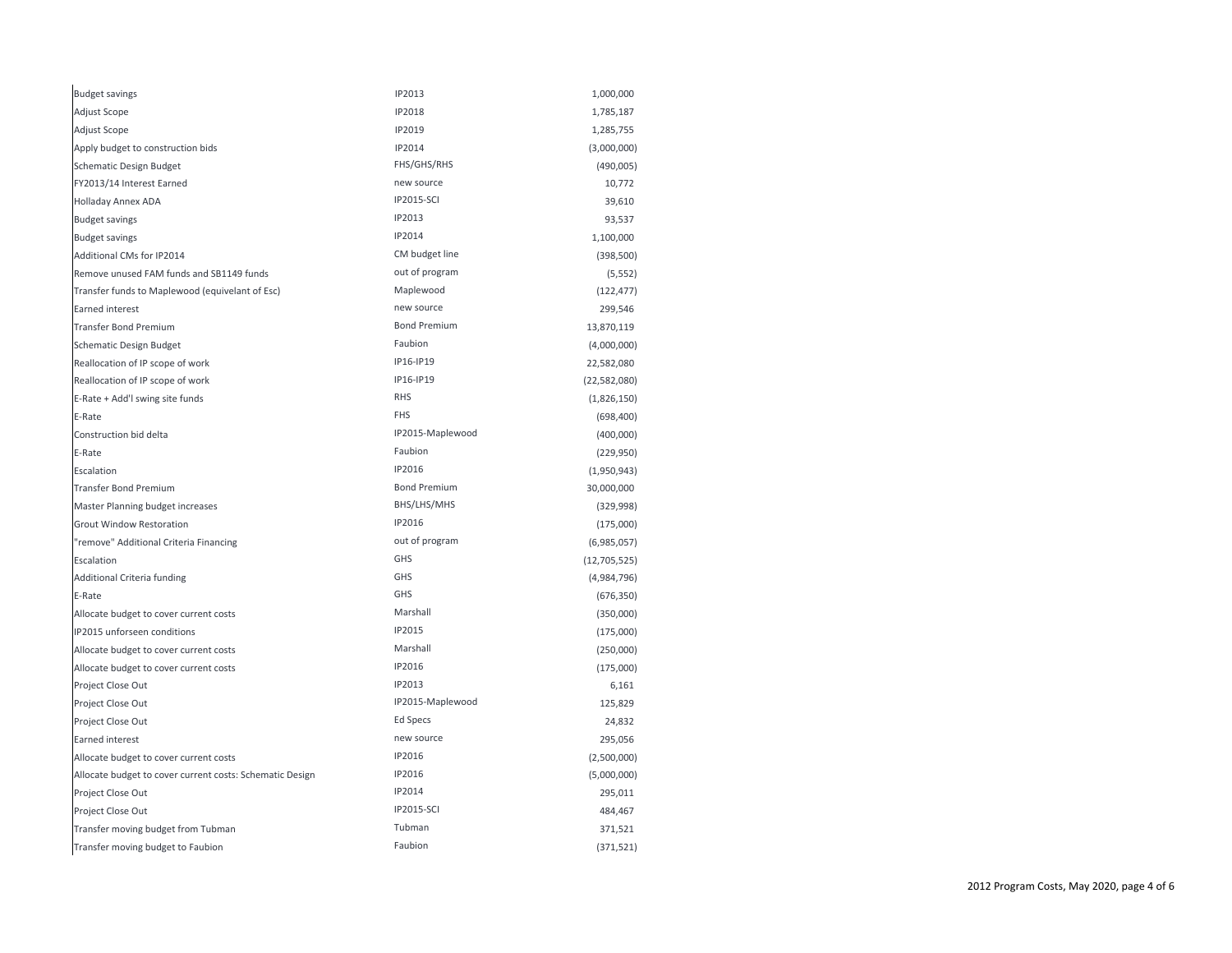| Transfer fall protection budget to IP2017          | IP2017                | (1,000,000)  |
|----------------------------------------------------|-----------------------|--------------|
| Remove Benson IP scope of work from IP2017         | IP2017                | 1,326,691    |
| Remove Benson IP scope of work to IP2018           | IP2018                | (1,326,691)  |
| Project Close Out                                  | Master Plan - Benson  | 101,358      |
| Project Close Out                                  | Tubman                | 798,703      |
| Earned interest                                    | new source            | 1,850,384    |
| Remove Funding                                     | IP2018                | 1,969,002    |
| Remove Funding                                     | IP2019                | 273,995      |
| Project Close Out                                  | Master Plan - Lincoln | 42,905       |
| Transfer \$10k from COO/CSM to payroll             | <b>Bond MGMT</b>      | (10,000)     |
| Transfer moving budget to Faubion                  | Faubion               | (28, 928)    |
| Transfer additional funds to IP2016                | IP2016                | (150,000)    |
| Transfer IP2017 "postponed" scope of work          | IP2017                | 8,243,934    |
| Transfer RHS modular move funding                  | RHS Modular Sale/Rec  | (162, 402)   |
| Project Close Out                                  | Marshall              | 529,885      |
| Move funds for Bond Management                     | <b>Bond MGMT</b>      | (329, 391)   |
| Project Close Out                                  | Marshall              | 9,092        |
| Tranfer funds for South Grandstands                | <b>FHS</b>            | (315, 315)   |
| Add 10M of budget for GHS                          | <b>TBD</b>            | 10,000,000   |
| Allocate budget to GHS                             | GHS                   | (19,839,542) |
| Additional funds for IP2016                        | IP2016                | (23, 347)    |
| <b>Budget Correction</b>                           | Remove from Program   | (1,000)      |
| Additional funds for IP2016                        | IP2016                | (270,000)    |
| Earned interest                                    | new source            | 1,631,931    |
| Correcting earned interest allocation              | <b>Fund 424</b>       | 82,554       |
| Move earned taxable interest to Faubion            | Faubion               | (82, 554)    |
| RHS mobile clinic sale proceeds                    | new source            | 43,450       |
| Add funds to cover costs of final issuance         | bond issuance costs   | (265,000)    |
| Reallocated Program Management Budget              | varies                | (399, 720)   |
| Reallocated Program Management Budget              | varies                | 600,000      |
| <b>TEMPORARY BUDGET CHANGE</b>                     | <b>FHS</b>            | (100,000)    |
| <b>Transfer Savings</b>                            | Faubion               | 3,141,344    |
| Transfer Additional funds to Faubion               | Faubion               | (100,000)    |
| Transfer unspect Maker Space budget                | <b>RHS</b>            | 4,824,656    |
| Transfer funds to payroll account                  | <b>Bond MGMT</b>      | (200,000)    |
| Transfer budget to Lewis SRGP                      | Lewis                 | (100,000)    |
| Transfer budget for GHS ROW work                   | GHS                   | (900, 705)   |
| Transfer budget for GHS "bowl" planning            | <b>GHS Bowl</b>       | (250,000)    |
| JE to reduce budget for #10M for Grant HS funding  | TBD                   | (10,000,000) |
| Transfer project management funding to contingency | Proj Mgt              | 2,358,277    |
| Transfer budget to Grant for IT puchases           | Grant IT              | (1,300,000)  |
| Transfer budget for Grant GMP                      | Grant                 | (2,000,000)  |
| Align budget with RHS modulars                     | <b>RHS</b>            | (163, 402)   |